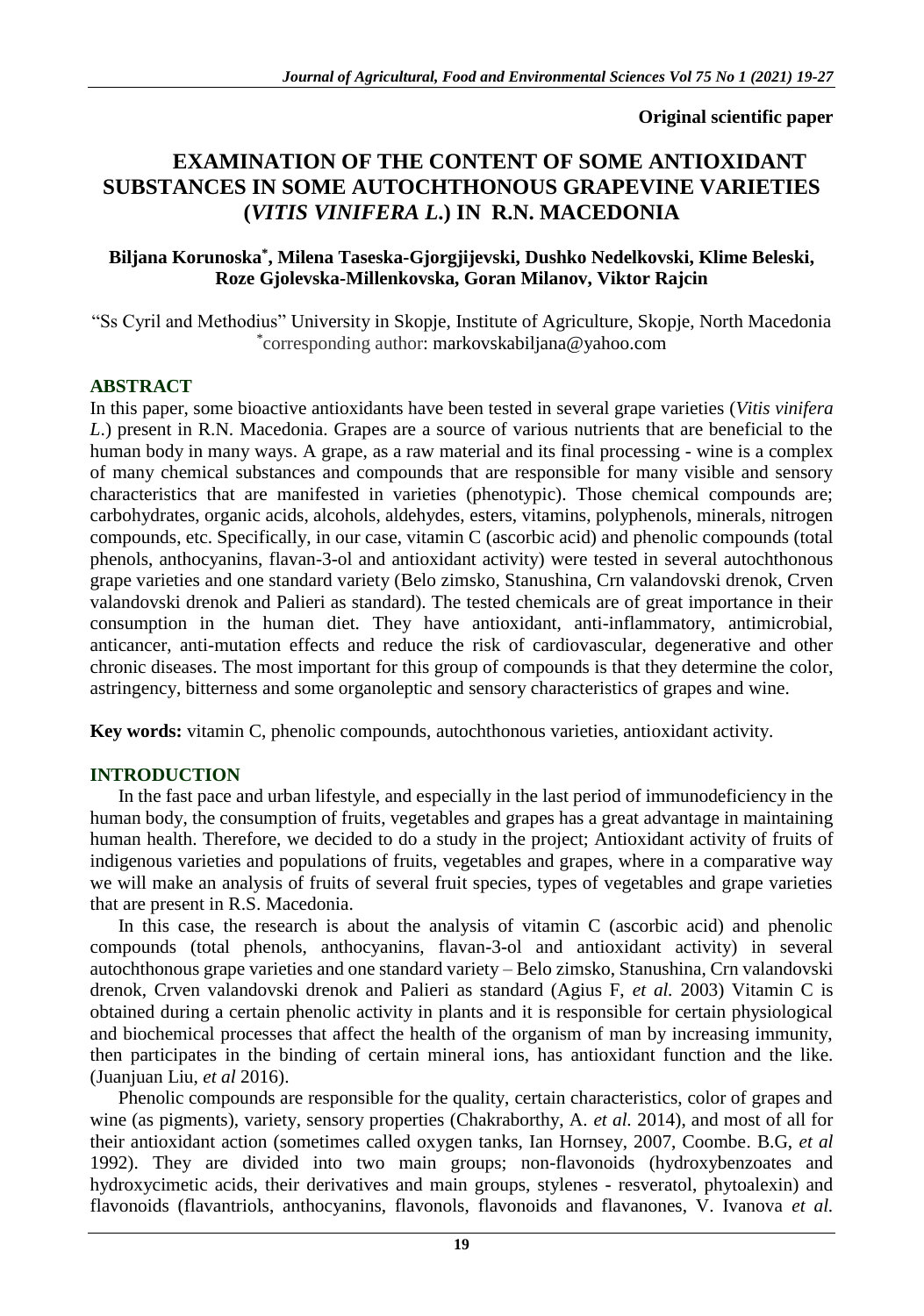2010). Each of these compounds is responsible for one or more of the above characteristics. For example, flavonols play a protective role in grapes by absorbing UV rays, anthocyanins are red pigments in grapes and wine - in grapes they are found in the skin, and in dyes they are also found in grape juice and the like.

Antioxidant activity depends on phenolic compounds, especially flavonoids. The activity of flavonoids is expressed by the formation of less active flavonoid radicals and the chelation of metal ions. Specifically in grapes, the content and chemical composition of phenolic compounds depend on; variety or genotype, phenophase, climate, exposure, ampelotechnic practice, etc. Also, during the processing of grapes into wine, phenolic compounds are extracted differently, depending on the winemaking practices and techniques and the time of their application (ie in wine as a final product, phenolics can be reduced or increased, at times disappear, yes appear or create new ones, etc.)

The main goal of this paper is to prove the authenticity of the rich diversity of vines, i.e. grapes as a source of many useful compounds for human health. Autochthonous varieties are a rich source of biologically active substances that provide quality, nutritional and health characteristics. In specific tests, our indigenous varieties have a satisfactory, significant content and can be considered a significant and stable source of vitamin C and antioxidants. The examined table varieties have a solid content of the previously mentioned bioactive substances (Jiang Bao *et al*. 2011), while in the wine varieties that content may be higher, but also increase during the processing (vinification) of grapes in wine.

#### **MATERIAL AND METHODS**

Some bioactive antioxidant chemicals have been tested in grapes of several autochthonous grape varieties in the R.N. Macedonia and they are compared with a standard introduced variety.

**Belo zimsko** - autochthonous variety, very late table variety, belongs to the ecological-geographical group of eastern varieties (orientalis), subgroup antasiatica. In our examination, samples will be taken from vineyards from localities in the Gevgelija-Valandovo vine district. **Stanushina** – autochthonous, domestic variety, wine variety, belongs to the ecological-geographical group Black Sea varieties (pontica), subgroup balcanica. In our examination, samples will be taken from vineyards from localities in the Tikvesh vine district.

**Crven valandovski drenok** - autochthonous variety or transferred and domesticated during Ottoman Empire, very late table variety, belongs to the ecological-geographical group of eastern varieties (orientalis), subgroup antasiatica. In our examination, samples will be taken from vineyards from localities in the Gevgelija-Valandovo vine district.

**Crn valandovski drenok** - autochthonous variety or transferred and domesticated during Ottoman Empire, and is often thought to be a variety of red Valandovo dogwood, a very late table variety, belongs to the ecological-geographical group of eastern varieties (orientalis), subgroup antasiatica. In our examination, samples will be taken from vineyards from localities in the Gevgelija-Valandovo vine district.

**Palieri (Michele Palieri)** introduced a table variety in R.N. Macedonia. It is a medium-late table variety, belongs to the ecological-geographical group of western varieties (occidentalis), subgroup gallica. In our examination, samples will be taken from vineyards from localities in the Gevgelija-Valandovo vine district.

In the determination of bioactive antioxidants in grapes, several standard methods were used to determine their presence and to compare them with other substances.

The content of vitamin C (mg%) in grapes, some fruits and tomatoes is determined by the method of Muri, and the filtrate is titrated with 2,6 dihlor phenol indofenol. The filtrate is titrated to a pale pink color. For those filters that are very colored before treatment, titration with 50 mg of activated carbon is performed until complete decolorization. HPLC methods (according to Kall and Andersen) are also used to test for vitamin C in grapes.

Method for determination of the content of total phenols, anthocyanins and flavan-3-ol spectrophotometric method, expressed in mg/kg FW. In our case, the content of total phenols, anthocyanins and flavan-3-ol was determined with the Agilent 8453 UV-VIS spectrophotometer.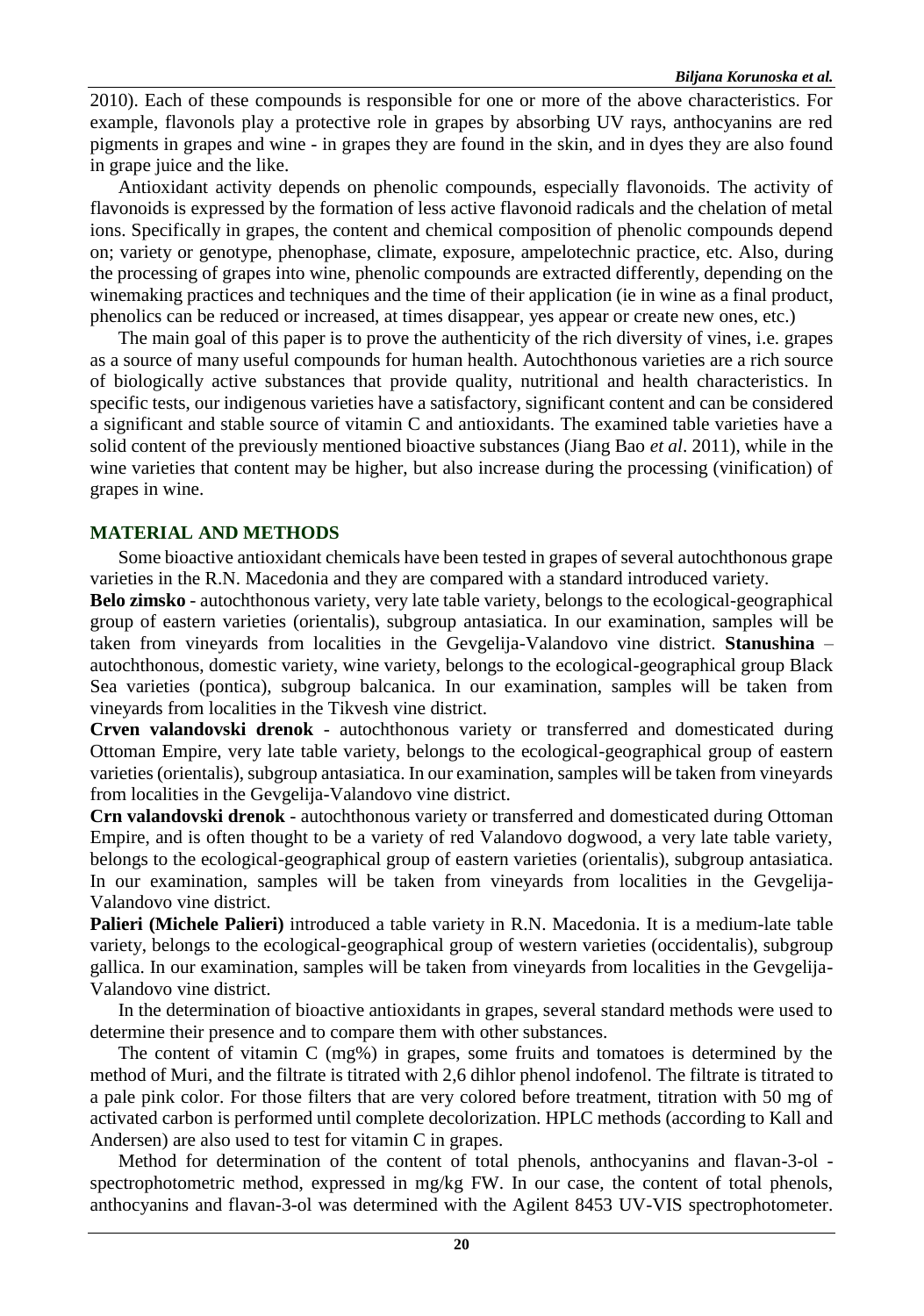Before starting their determination, the samples are prepared. Take approximately 5 g of the homogenized sample and transfer to a zucchini, add to the zucchini 20 ml of pre-prepared extraction solution (methanol: water: hydrochloric acid in a ratio of 70 : 30 : 0,1) and place in an ultrasonic bath for time of 15 min and 30 min on a magnetic mixer. The solution is centrifuged, and the resulting clear liquid is transferred to a 25 ml zucchini and made up to the mark with the same solution. These methods are considerably suitable for routine analysis, are rapid, and can be used to monitor changes in polyphenols during fruit ripening.

Determination of total phenols. Total phenols in the samples were determined according to the Folin-Ciocalteu method (Singelton & Slinkar, 1999). In parallel with the samples, a blank sample is prepared, where distilled water is used instead of the examined sample, and the other reagents remain the same. Determination of total anthocyanins.

The content of total anthocyanins was performed according to the Acid ethanol method (Somers *et al.,* 1977). Ethanol chloride solution is used as a blank test. Anthocyanins were read on a spectrophotometer at a wavelength of 550 nm.

Determination of total flavan-3-ol. P-dimethylaminocinnamaldehyde (p-DMACA) was used to quantify total flavan-3-ols in the samples (Di Stefano *et al.,* 1989). Methanol was used for the control sample. The absorbance was measured at a wavelength of 640 nm.

Determination of antioxidant activity. Performed as anti-radical activity against stable product DPPH (2,2-diphenyl-1-picrylhydrazil). Ascorbic acid was used as standard, preparing a series of standard solutions. The reading was performed spectrophotometrically, at a wavelength of 517 nm. The absorbents of all the extracts are measured individually, and then from the obtained results for the absorbents the antioxidant activities expressed in percent of inhibition are calculated.

Determination of color, intensity and shade. The color of the grapes and its intensity depend on the composition and concentration of the anthocyanins. It is defined as the sum of absorbers at different wavelengths (420, 520 and 620 nm). To determine the color, it is necessary to obtain juice from the sample and then centrifuge it to obtain a clear liquid. Place the centrifuged sample in a 2 mm cuvette and then directly determine the absorbent values at the specified wavelengths. The obtained values are used to determine the color intensity (CI) and shades (H), red - (% R), blue - (% B) and yellow  $-$  (% Y).

1. Color intensity calculation (CI):  $(CI) = A420 + A520 + A620$ 2. Shade calculation (H):  $H = A420 / A520$ 3. Calculation of the composition of the color: %  $Y = A420 / CI \times 100$ % R = A520 / CI  $\times$  100 % B =  $A620 / CI \times 100$ Where: A420 - absorption at 420 nm A520 - absorption at 520 nm A620 - absorption at 620 nm

Figure 1 shows the examined varieties in the following order: Belo zimsko, Stanusina, Crn valandovski drenok, Crven valandovski drenok and Palieri (standard).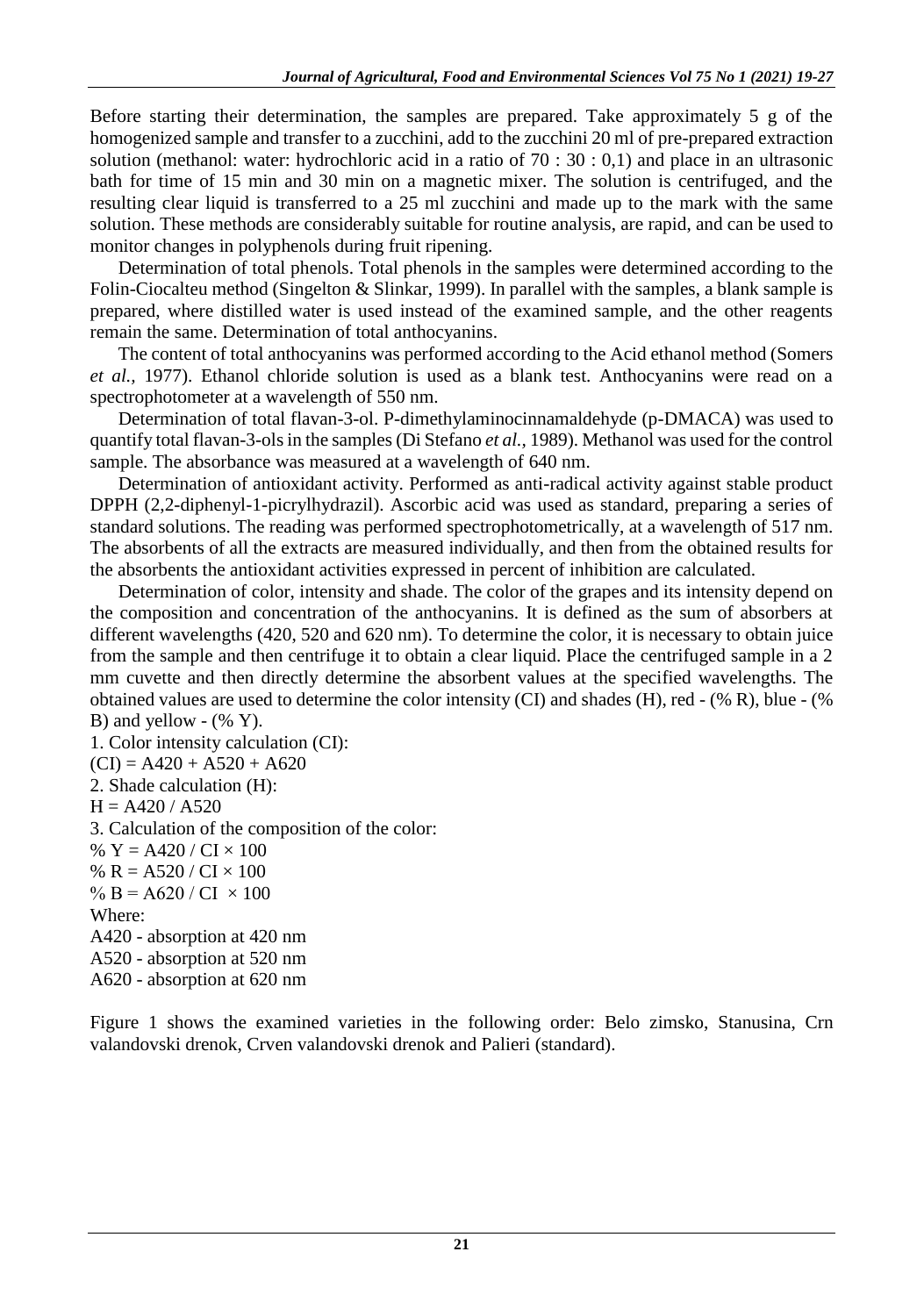

Figure 1. Examined varieties: Belo zimsko, Stanusina, Crn valandovski drenok, Crven valandovski drenok and Palieri (standard)

### **RESULTS AND DISCUSSION**

In our examinations of bioactive antioxidants in the tested grape varieties the following results were obtained. The content of vitamin C in the autochthonous grape varieties is on average  $-9.0$ mg%, the highest content is registered in the standard variety Palieri - 12,83 mg%, and the lowest content in the variety Belo zimsko  $-7,00$  mg%. The content of total phenols in the autochthonous grape varieties is on average – 1037,19 mg/kg fresh weight (FW), the highest content is in the variety Stanushina – 1358,54 mg/kg fresh weight, and the lowest content in the variety Belo zimsko – 643,46 mg/kg fresh weight. The content of anthocyanins in the autochthonous grape varieties is on average – 206,96 mg/kg fresh weight, the highest content is in the standard variety Palieri – 416,73 mg/kg fresh weight and the lowest content in the variety Belo zimsko – 38,93 mg/kg fresh weight. The content of flavan 3-ol in the autochthonous grape varieties is on average  $-130,23$  mg/kg fresh weight, the highest content is in the standard variety Palieri – 186,407 mg/kg fresh weight and the lowest content in the variety Crven valandovski drenok – 69,698 mg/kg fresh weight. The antioxidant activity of the indigenous grape varieties is on average – 40,86 mg/kg fresh weight, the highest is in the standard variety Palieri – 42,5 mg/kg fresh weight and the lowest in the Belo zimsko variety – 38,3 mg/kg fresh weight.

From the results it can be said that the antioxidative activity of the varieties depends mostly on the content of total phenols in grapes and its percentage is highest in those varieties with higher content of total phenols. The examined parameters and the obtained results are in correlation with the obtained results from several authors listed in the discussion in the following text.

From the results obtained from the examination of the color, shade and intensity of the grape varieties, the following can be said; the color shade of the grapes is average – 1883,40 AU, with the most intense shade of the Crn valandovski drenok - 2,030 AU, and the smallest shade of the White Winter variety - 1,805 AU. The color intensity of the grapes is on average – 0,303 AU, with the strongest intensity in the Palieri standard  $-0.404$  AU, and with the weakest intensity in the White Winter variety – 0,228 AU. The highest percentage of yellow color is in the variety Crn valandovski drenok – 56,94%, the highest percentage of red color is in the variety Stanushina – 29,38% and the highest percentage of blue color is again in the variety Crn valandovski drenok – 18,41%.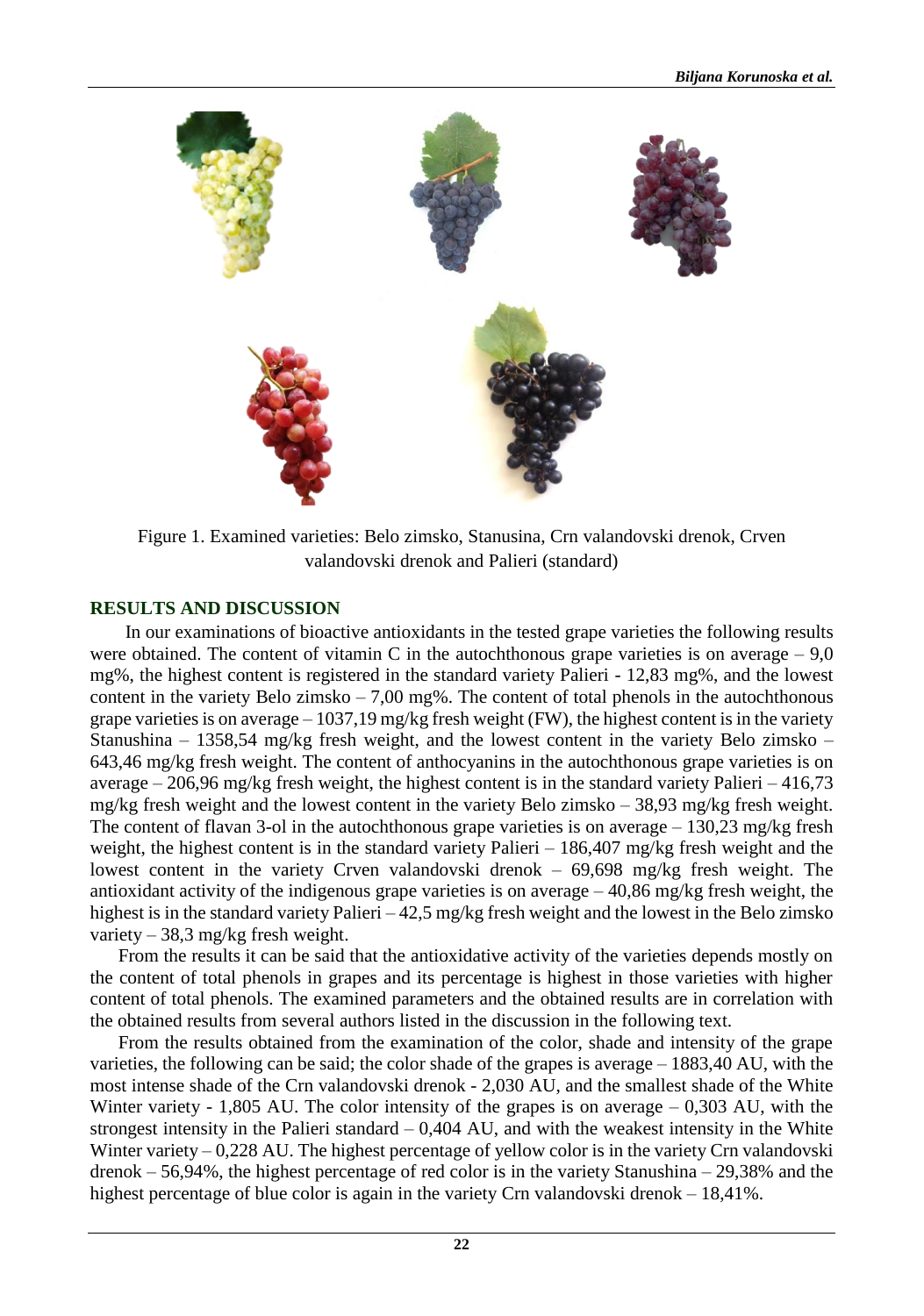According to Rodríguez-Delgado *et al*. 2002, the concentration of polyphenols depends on the nature of the raw material - ie the grape variety and genotype, phenophase, degree of maturity and soil-climatic conditions, and a similar conclusion was presented by the authors (Fernandez-Mar *et al.,* 2012), who in their research has concluded that the percentage of polyphenolic components depends on the grape variety, the application of viticultural practices as well as soil and climatic conditions.

Ratiu *et al.* 2020 in their research evaluated the effects of different climatic conditions on the production of phenolic compounds. They have shown that low temperatures and lack of water increase the synthesis of phenolic compounds, especially the accumulation of anthocyanins. The same authors concluded in their study that soils with "nutritional stress" or soils rich in sucrose affect the synthesis of phenolic compounds.

A group of authors (García-Falcó *et al.,* 2007; López-Roca *et al.,* 2007) have published several studies describing the factors that influence the greater extrusion of phenolic compounds during the vinification process.

According to Kennedy, 2008 maceration has a major impact on the concentration of anthocyanins, the tannins present in the sample. The maceration process is influenced by a number of factors, including time and temperature.

Polyphenols are a large group of secondary metabolites, with a very complex structure that are essential for quality (Von Baer *et al.,* 2008). Phenolic compounds are cyclic benzoic compounds having one or more hydroxyl groups directly attached to the aromatic ring (Flamini *et al.,* 2013). Precursors for polyphenols are derived from carbohydrate metabolism (Winkle-Shirley, 2001) Flavan- 3-ol in grapes are synthesized mainly in seeds and stalks (60% in seeds, 20% in stalks, and in the husk about 15% (Bourzeix *et al.,* 1986; Downey *et al.,* 2003).

Typical flavan-3-ol in grapes are: (+) catechin, (-) epicatechin, (-) epicatechin-gallate and very rarely (-) epicatechin-3-O-gallate (Pineiro *et al.,* 2013).

The tannins located in the skin are extracted in the initial stages of fermentation, and as the maceration time increases, the concentration of tannins derived from the seeds increases (Peyrot des Gachons & Kennedy, 2003).

Scientists De Santis & Frangipane, 2010, recorded an increased concentration of catechins, epicatechins and tannins when the maceration process is prolonged.

Singleton *et al,* 1999, describes the procedure for the determination of total polyphenols.

Maceration time has a great influence on the antioxidant activity of wines. During short maceration due to insufficient extraction of phenolic compounds and low alcohol content at the beginning of vinification, wines with lower antioxidant activity are obtained (Sanja Kostadinovic *et al.,* 2012), while during prolonged maceration due to increased concentration of procyanidins and the reduced content of anthocyanins (Kovac *et al.,* 1992), are obtained wines that show high antioxidant activity.

The examined parameters and the obtained results are in accordance with the obtained results from several authors listed in the discussion.

Table 1 gives the results of the examination of the content of vitamin C, total phenols, anthocyanins and flavan-3-ol and according to them determination of antioxidant activity in the examined varieties: Table 2 gives the results of determining the color, intensity and hue of the examined varieties, figure 2 graphically shows the antioxidant activity and figure 3 graphically shows the color, intensity and shades of grapes.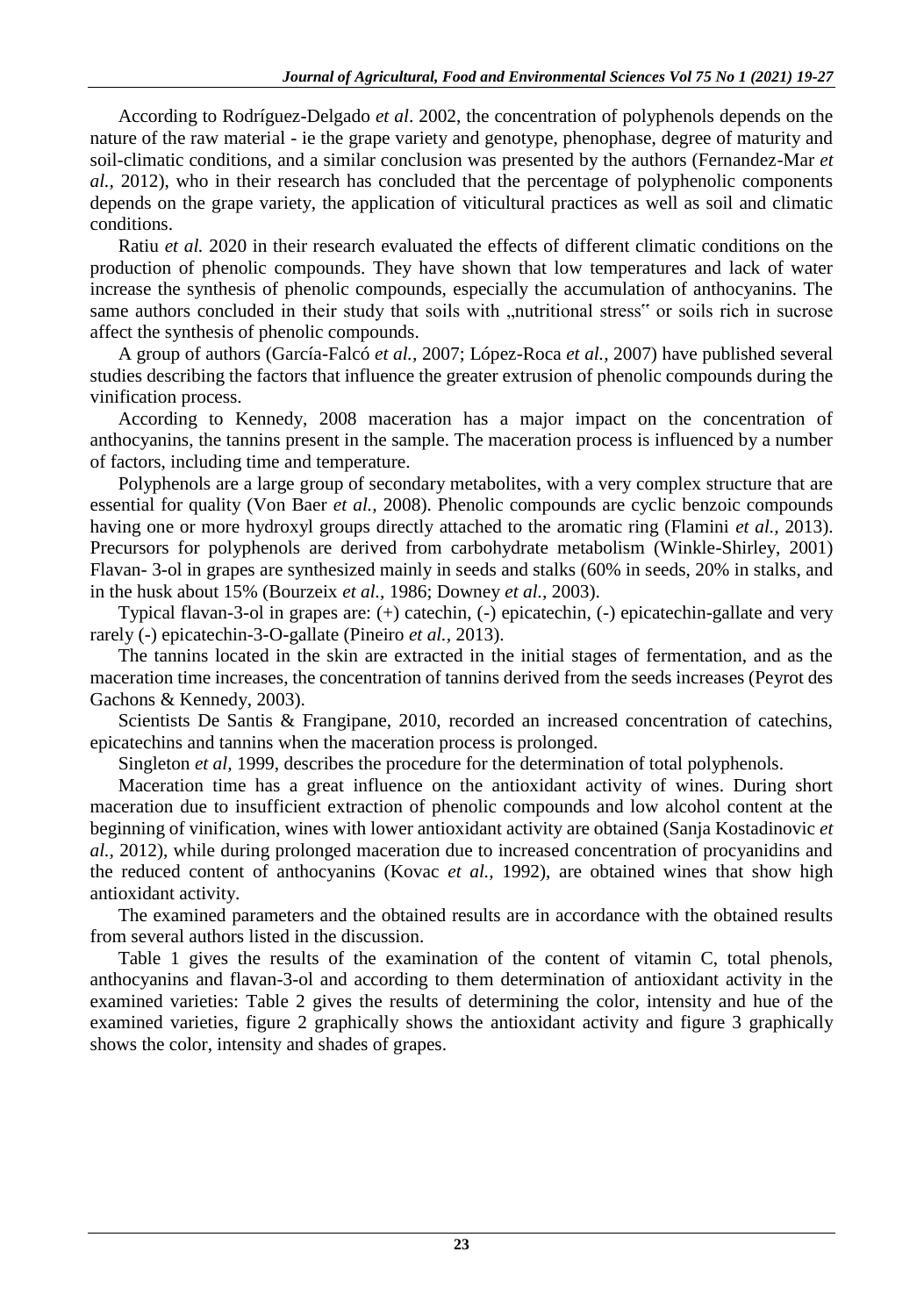|    | Variety                                                                   | Vitamin<br>C<br>(mg%) | Total<br>phenols<br>(mg/kg)<br>$^{\ast}$ FW) | Anthocyanins<br>(mg/kg FW,<br>fresh weight) | Flavan - 3 ols<br>(mg/kg FW) | Antioxidant<br>activity<br>(% inhibition) |
|----|---------------------------------------------------------------------------|-----------------------|----------------------------------------------|---------------------------------------------|------------------------------|-------------------------------------------|
| 1. | Belo<br>zimsko                                                            | 7,0                   | 643,46                                       | 38,93                                       | 98,198                       | 38,3                                      |
| 2. | Stanusina                                                                 | 10,0                  | 1358,54                                      | 343,07                                      | 135,059                      | 42,3                                      |
| 3. | Crn<br>valandovski<br>drenok                                              | 8,0                   | 1202,99                                      | 154,03                                      | 161,768                      | 41,3                                      |
| 4. | Crven<br>valandovski<br>drenok                                            | 8,0                   | 843,42                                       | 82,03                                       | 69,698                       | 39,9                                      |
| 5. | Palieri (st.)                                                             | 12,0                  | 1137,54                                      | 416,73                                      | 186,407                      | 42,5                                      |
|    | Average                                                                   | 9,00                  | 1037,19                                      | 206,96                                      | 130,23                       | 40,86                                     |
|    | sd                                                                        | 2,00                  | 288,70                                       | 165,21                                      | 47,07                        | 1,76                                      |
|    | $CV\%$                                                                    | 22,22                 | 27,84                                        | 79,83                                       | 36,15                        | 4,31                                      |
|    | Xmin                                                                      | 7,0                   | 643,46                                       | 38,93                                       | 69,698                       | 38,3                                      |
|    | <b>X</b> max                                                              | 12,0                  | 1358,54                                      | 416,73                                      | 186,407                      | 42,5                                      |
|    | Variation<br>Width VW<br>$*$ $\Gamma W$ fuech $\mathbf{r}_{\text{total}}$ | 5,0                   | 715,08                                       | 377,80                                      | 116,709                      | 4,20                                      |

Table 1. Vitamin C, total phenols, anthocyanins and flavan-3-ol and antioxidant activity

\*FW - fresh weight

Table 2. Color, intensity and shade in the examined varieties

|                  | Variety                     | Color<br>$*(AU)$ | Intensity<br>$*IC(AU)$ | % yellow<br>colour | % red<br>colour | $\%$<br>blue<br>colour |
|------------------|-----------------------------|------------------|------------------------|--------------------|-----------------|------------------------|
| 1.               | Belo zimsko                 | 1,805            | 0,228                  | 52,50              | 28,05           | 15,01                  |
| 2.               | Stanusina                   | 1,835            | 0,305                  | 53,92              | 29,38           | 16,69                  |
| 3.               | Crn valandovski<br>drenok   | 2,030            | 0,342                  | 56,94              | 29,09           | 18,41                  |
| $\overline{4}$ . | Crven valandovski<br>drenok | 1,839            | 0,237                  | 53,32              | 28,99           | 17,70                  |
| 5.               | Palieri (st.)               | 1,908            | 0,404                  | 54,70              | 28,67           | 16,63                  |
|                  | Average                     | 1883,40          | 0,303                  | 54,276             | 28,836          | 16,888                 |
|                  | sd                          | 90,22            | 0,074                  | 1,693              | 0,507           | 1,285                  |
|                  | $CV\%$                      | 4,79             | 24,296                 | 3,120              | 1,759           | 7,611                  |
|                  | Xmin                        | 1,805            | 0,228                  | 52,50              | 28,05           | 15,01                  |
|                  | <b>X</b> max                | 2,030            | 0,404                  | 56,94              | 29,38           | 18,41                  |
|                  | Variation Width<br>(VW)     | 225,00           | 0,176                  | 4,44               | 1,33            | 3,40                   |

\*AU - international unit of color and intensity \* IC - color intensity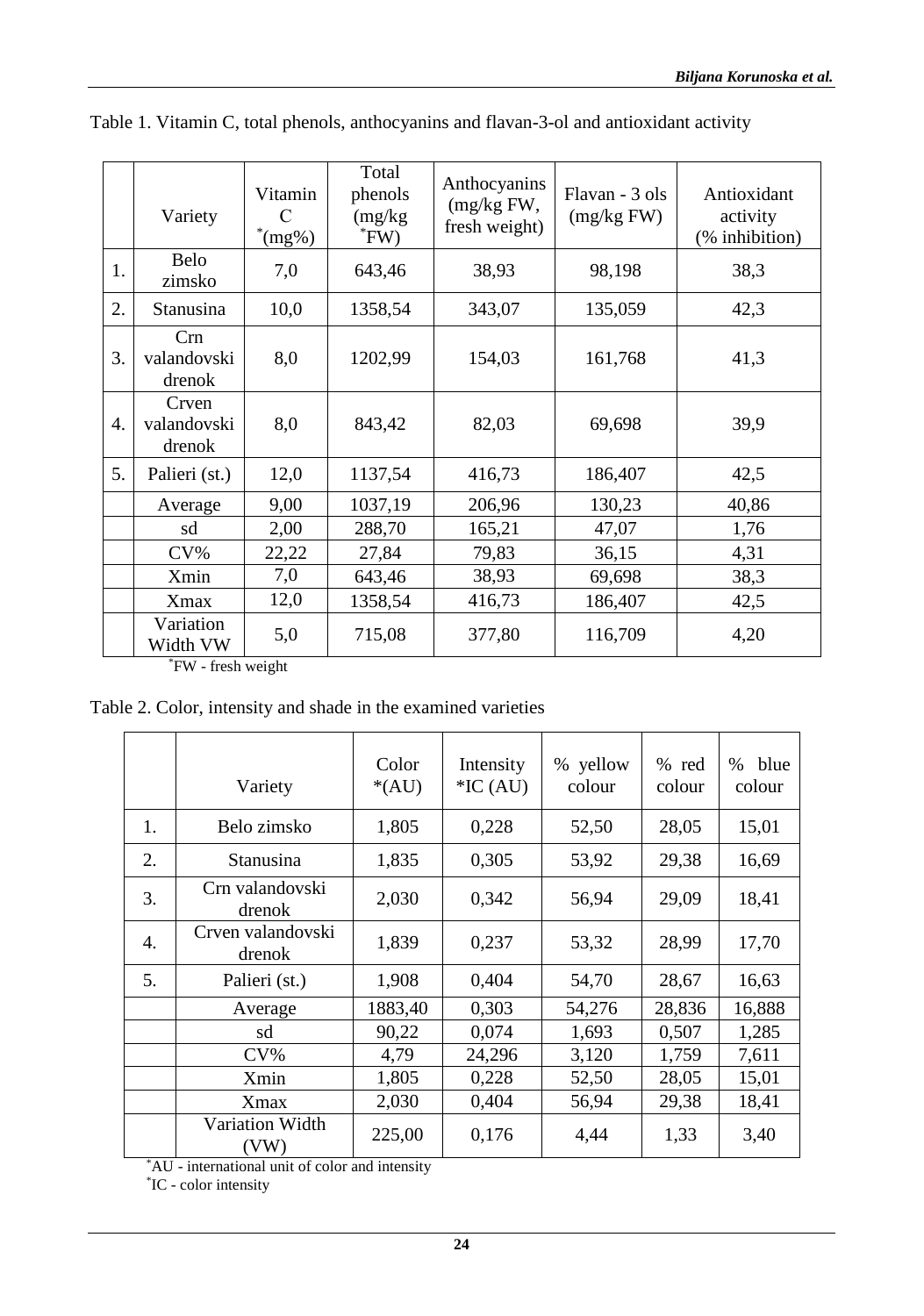Group of authors (Landete, J.M. 2011; Alcalde *et al.,* 2014) in their research suggested that the polyphenols influence of the sensorial properties, influence of the stability of vine and possess antioxidant activity, as well (Sanja Kostadinovic *et al*., 2012).





## **CONCLUSIONS**

From the obtained results the following can be concluded:

- The oxidative activity of the varieties depends mostly on the content of total phenols in the grapes and its percentage is highest in those varieties with higher content of total phenols.

- The content of vitamin C in the autochthonous grape varieties is on average  $-9.0$  mg%, the highest content is registered in the standard variety Palieri – 12,83 mg%, and the lowest content in the variety Belo zimsko – 7,00 mg%.

- Studies have shown that the total phenols have a greater impact on the antioxidant activity of varieties compared to vitamin C, but the content of vitamin C in autochthonous varieties is significant.

- The content of total phenols in the autochthonous grape varieties is on average – 1037,19 mg/kg fresh weight (FW), the highest content is in the variety Stanushina – 1358,54 mg/kg fresh weight, and the lowest content in the variety Belo zimsko – 643,46 mg/kg fresh weight.

- Antioxidant activity in the autochthonous grape varieties is on average – 40,86 mg/kg fresh weight, the highest is in the standard variety Palieri  $-42.5$  mg/kg fresh weight and the lowest in the variety Belo zimsko – 38,3 mg/kg fresh weight.

- The color, its nuances and intensity in the examined varieties mostly depend on the content of anthocyanins in the grapes and it is in many respects a quality trait that depends on the genotype (variety characteristic). The examined autochthonous varieties have a stable content of anthocyanins and even color. They are not pigments and the dyes are found only in the skin, but are not present in the grape juice (pulp).

- As a general conclusion, the examined autochthonous varieties have stable contents of antioxidants and are varieties with high potential for further selection for obtaining other varieties that will have improved hereditary characteristics and will have a higher content of significant bioactive antioxidants.

## **ACKNOWLEDGMENTS**

The team of this paper expresses great gratitude to the Winery in Valandovo and to the employees in the viticulture and winemaking sector who provided us with material for work without whose cooperation we could not achieve the desired experiments.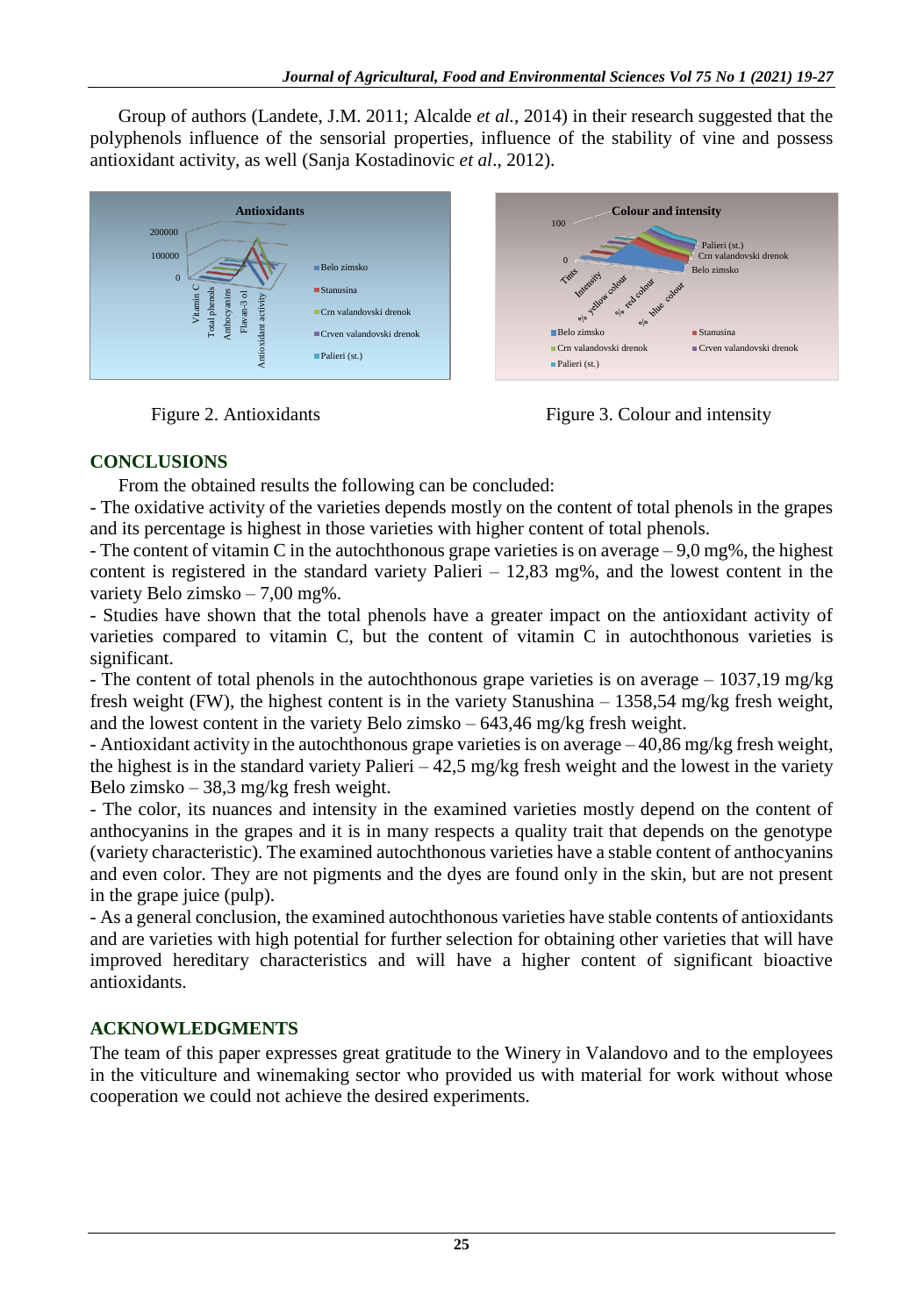#### **REFERENCES**

Agius F, Gonzalez-Lamothe R, Caballero J. L, Munoz-Blanco J, Botella MA, Valpuesta V: Engineering increased vitamin C levels in plants by overexpression of a D-galacturonic acid reductase. Nat Biotechnol. 2003, 21 (2): 177-181. 10.1038/nbt777.

Artem V, Antoce AO, Namolosanu I, Ranca A, Petrescu A (2015). The influence of the vine cultivation technology on the phenolic composition of red grapes. Scientific Papers. Series B, Horticulture. Vol. LIX, 117-122.

Bertelli A, Migliori M, Bertelli A. E, Orglia N, Filippi C, Panaichi V, Falachi M, Giovannini L (2002). Effect of some withe wine phenols in preventing inflammatory cytokine release. Drugs under experimental and clinical research Journal 28. 11-15.

Biljana Korunoska (2007). "Ampelographic identification, study and collection of autochthonous varieties of vines in the Republic of Macedonia". Doctoral dissertation. Skopje.

B.W. Zoecklein and col. Wine Analysis and Production. Nury, 1<sup>st</sup> edition 1995. Aspen Publishers Inc.The Netherlands.

Chakraborthy, A., Ramani, P., Sherlin, H., Premkumar, P., Natesan, A. 2014. Antioxidant and prooxidant activity of Vitamin C in oral environment. Indian J. Dent. Res., 25(4): 499.

Coombe B.G. 1992. Research on development and ripening of the grape berry. Am. J. Enol. Vitic. 43, 4: 101-110.

Flamini, R., Mattivi, F., De Rosso, M., Arapitsas, P., Bavaresco, L. Advanced knowledge of three important classes of grape phenolics: Anthocyanins, stilbenes and flavonols. Int. J. Mol. Sci. 2013, 14, 19651–19669.

Hancock R.D, Viola R: Improving the nutritional value of crops through enhancement of L-ascorbic acid (vitamin C) content: Rationale and biotechnological opportunities. J Agric Food Chem. 2005, 53: 5248-5257. 10.1021/jf0503863.

Ian Hornsey. 2007. The Chemistry and Biology of winemaking. Book. The Royal Society of Chemistry.

Ivanova V., Dimovska V. 2010. Determination of total flavan-3-ol in wines from Macedonia. Annual Proceedings, University Goce Delchev-Stip, Faculty of Agriculture, 45-57.

Ivanova V., Stefova M., Vojnoski B., Dörnyei Á., Márk L., Dimovska V., [Identification of](https://scholar.google.com/citations?view_op=view_citation&hl=en&user=hX7y1nEAAAAJ&pagesize=80&citation_for_view=hX7y1nEAAAAJ:eQOLeE2rZwMC)  [polyphenolic compounds in red and white grape varieties grown in R. Macedonia and changes of](https://scholar.google.com/citations?view_op=view_citation&hl=en&user=hX7y1nEAAAAJ&pagesize=80&citation_for_view=hX7y1nEAAAAJ:eQOLeE2rZwMC)  [their content during ripening,](https://scholar.google.com/citations?view_op=view_citation&hl=en&user=hX7y1nEAAAAJ&pagesize=80&citation_for_view=hX7y1nEAAAAJ:eQOLeE2rZwMC) 2012, Food Research International 44 (9), 2851-2860.

J. A. Kennedy, Grape and wine phenolics: Observationsand recent findings, Cien. Inv. Agr., 35 (2), 107–120 (2008).

Jiang Bao, Zhang Zwen, Zhang X. Z., (2011). Influence of terrain on phenolic compounds and antioxidant activities of Cabernet Sauvignon wines in loess plateau region of China. Journal of the Chemical Society of Pakistan. 33(6), 900.

Juanjuan Liu, Yonglei Chen, Weifeng Wang, Jie Feng, Meijuan Liang, Sudai Ma, and Xingguo Chen. "Switch-On" Fluorescent Sensing of Ascorbic Acid in Food Samples Based on Carbon Quantum Dots–MnO<sup>2</sup> Probe. Journal of Agricultural and Food Chemistry 2016, *64* (1) , 371-380.

Kostadinovic S., Wilkens A., Stefova M., Ivanova V., Vojnoski V., Mirhosseini H., Winterhalter P. (2012). Stilbene levels and antioxidant activity of Vranec and Merlot wines from Macedonia: Effect of variety and enological practices. Journal of Agriculture and Food Chemistry, 135, 3003– 3009.

Landete, J.M. Beneficial and harmful effects of wine consumption on health: Phenolic compounds, biogenic amines and ochratoxin A. In Nutrition and Diet Reserch Progress. Appetite and Weight Loss, 1st ed.; Tsisana, S., Ed.; Nova Science Pub Inc.: New York, NY, USA, 2011; pp. 173–206.

López-Roca, E. Gómez-Plaza, The effects of enologicalpractices in anthocyanins, phenolic compounds and wine colour and their dependence on grape characteristics. *J. Food Comp. Anal.,*  20 (7), 546–552 (2007).